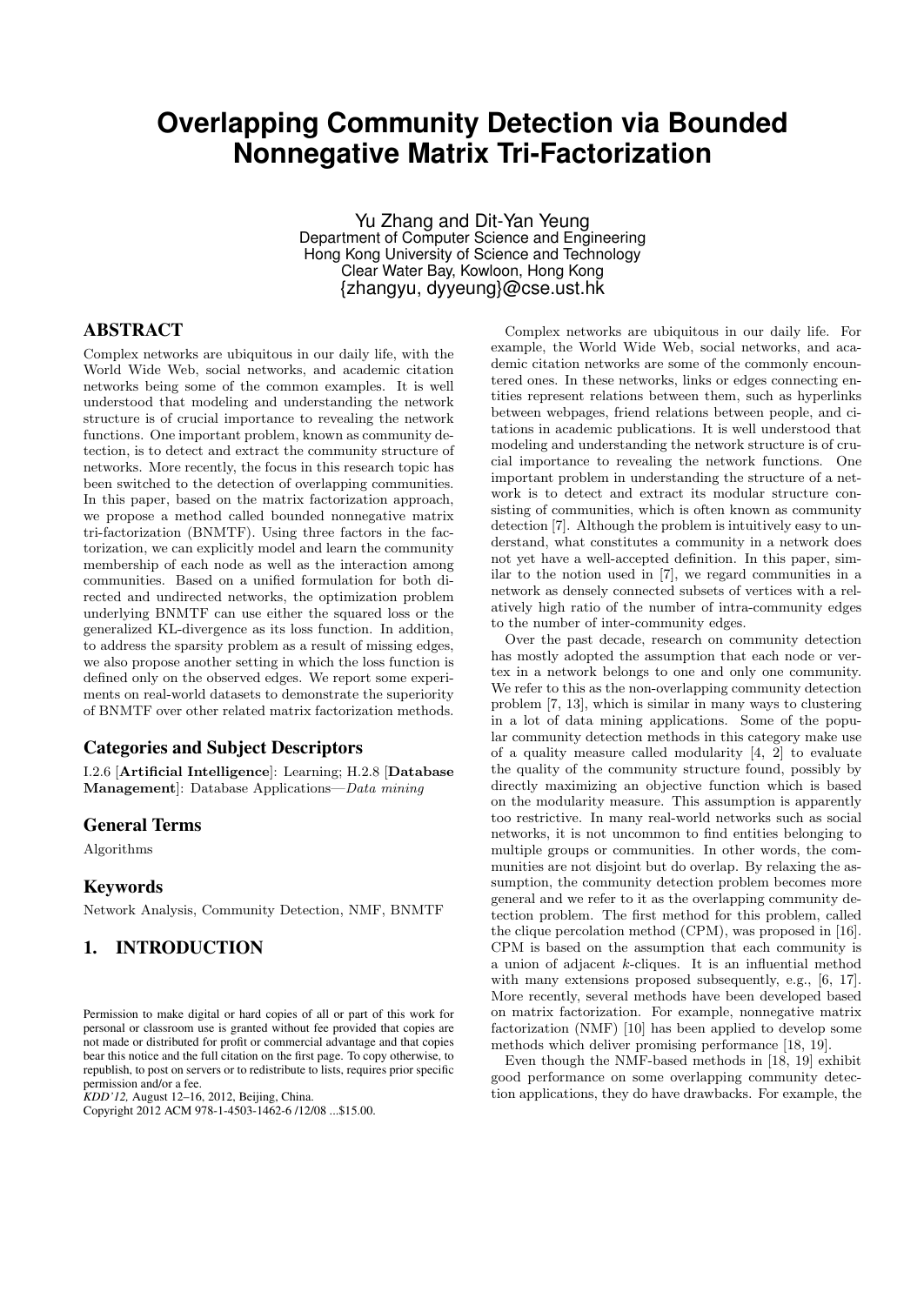method in [18] uses the conventional NMF model and hence the physical meaning of the parameters is not very clear for the overlapping community detection problem, and the method in [19] has to use different formulations for directed and undirected networks. Moreover, methods in [18, 19] only consider one loss function, i.e., generalized KL-divergence in [18] and squared loss in [19], but in applications we still have no idea which loss function is a more suitable choice for the task at hand. In this paper, our goal is to overcome these drawbacks within the matrix factorization approach. We propose a method called bounded nonnegative matrix tri-factorization (BNMTF). Specifically, from the matrix factorization perspective, we use tri-factorization, i.e., threefactor factorization, in the form  $UBU<sup>T</sup>$ , where U represents the membership of each node in each community and B represents the interaction among all communities. Each entry in U corresponds to the probability that a node belongs to a community and hence its value is restricted to the range  $[0, 1]$ , i.e., **U** is bounded. Obviously, the physical meaning of U and B is very clear. We also note that the same tri-factorization form can be used for both directed and undirected networks. The only difference lies in B, which is required to be symmetric for undirected networks. Unlike the previous methods [18, 19], we consider both the squared loss and generalized KL-divergence as loss functions. Moreover, we note that there is intrinsic ambiguity when an edge is missing between two vertices. While the two vertices involved may indeed be unrelated, it is also possible that the relation between them has not been observed. In the same spirit as many methods for collaborative filtering, we also consider another setting in which the loss function is defined on the edges with nonzero weights only. We will report some experiments on real-world datasets to demonstrate the superiority of BNMTF over existing NMF-based methods.

Notations. Throughout the paper, we use lowercase letters for scalars, bold lowercase letters for vectors, and bold uppercase letters for matrices. We use  $tr(M)$  to denote the trace of a square matrix M. For vector and matrix norms, we use  $\|\mathbf{M}\|_1$  to denote the  $l_1$  norm of a matrix **M**, which is equal to the sum of the absolute values of all the elements of M,  $\|\mathbf{M}\|_F$  to denote the Frobenius norm of M, and  $\|\mathbf{a}\|_1$ and  $\|\mathbf{a}\|_2$  to denote the  $l_1$  and  $l_2$  norms, respectively, of a vector **a**. To characterize a matrix, we write  $M \geq 0$  to mean that all elements in M are nonnegative, and  $M_1 \geq (\leq) M_2$ to denote elementwise inequality between  $M_1$  and  $M_2$ . We use 0 and 1 to denote a vector or matrix consisting of all zeros and ones, respectively, of the appropriate size. The identity matrix of an appropriate size is denoted by I and the Hadamard or elementwise product is denoted by ⊙.

# 2. COMMUNITY DETECTION VIA BNMTF

In this section, we present the BNMTF model and put it in the context of related methods for overlapping community detection. Details on how to solve the optimization problem for parameter learning will be presented in the next section.

#### 2.1 Model Formulation

Let us denote a network by  $\mathcal{N} = (\mathcal{V}, \mathcal{E})$ , where  $\mathcal{V}$  is a set of n vertices and  $\mathcal E$  is a set of m edges with each of them connecting a pair of vertices in  $\mathcal V$ . The adjacency matrix

is a nonnegative matrix  $\mathbf{G} \in \mathbb{R}_+^{n \times n}$  whose  $(i, j)$ th entry  $g_{ij}$ represents the edge weight between the ith and jth vertices.

Depending on whether the network is directed or undirected, G is asymmetric or symmetric accordingly. Moreover, the network is usually far from being a fully connected network, implying that **G** is sparse and hence  $m \ll n(n-1)/2$ .

We assume that the maximum number of possible communities, denoted by  $k$ , is given. In our opinion, a maximum number is much easier to set than the exact number. We use a matrix  $\mathbf{U} \in \mathbb{R}^{n \times k}_+$  to denote the community membership of the *n* vertices in  $V$  and  $B \in \mathbb{R}^{k \times k}_+$  to denote the community interaction matrix. For each entry  $u_{ij}$  in U, we interpret it as the probability that the ith vertex belongs to the j<sup>th</sup> community. The higher the value of  $u_{ij}$ , the more active is the ith entity in the jth community. We thus have the following bounded constraint on each element of U:

$$
0 \le u_{ij} \le 1 \text{ or equivalently } 0 \le U \le 1. \tag{1}
$$

The matrix B represents the relations between communities. For example, the communities (or interest groups) 'Economics' and 'Politics' are strongly related and hence we expect a large value for the corresponding entry in B; on the contrary, the communities 'Movies' and 'Politics' are only weakly related and hence the corresponding entry in **B** is likely to be small. The product form  $UBU<sup>T</sup>$  represents the relation between any two vertices in terms of the community structure. We want to use it to approximate the adjacency matrix  $G$ . In other words, we approximate  $G$  by a nonnegative matrix tri-factorization  $\mathbf{UBU}^T$  with bounded U:

$$
\mathbf{G} \approx \mathbf{\hat{G}} \equiv \mathbf{U} \mathbf{B} \mathbf{U}^T
$$

Two loss functions, namely, squared loss and generalized KL-divergence, are used to measure the approximation error. Specifically, they are defined as

$$
L_{sq}(\mathbf{G}, \mathbf{U}, \mathbf{B}) = ||\mathbf{G} - \hat{\mathbf{G}}||_F^2
$$
 (2)

.

$$
L_{kl}(\mathbf{G}, \mathbf{U}, \mathbf{B}) = \sum_{i,j} \left( g_{ij} \ln \frac{g_{ij}}{\hat{g}_{ij}} - g_{ij} + \hat{g}_{ij} \right),\tag{3}
$$

where  $\hat{g}_{ij}$  is the  $(i, j)$ th entry of  $\hat{G}$ .

As discussed above, G is usually sparse. In previous community detection methods, the zero entries in G are often interpreted as having no edges between the corresponding vertices. However, it is also possible that some otherwise nonzero entries have not been observed during the data collection process. If a loss function is defined on the whole matrix  $\hat{G}$ , then even the second case will be treated as the first case, bringing additional noise to the learning process. Here we propose another loss function which is defined only on the edges with  $g_{ij} > 0$ :

$$
l_{sq}(\mathbf{G}, \mathbf{U}, \mathbf{B}) = \sum_{g_{ij} > 0} (g_{ij} - \hat{g}_{ij})^2
$$
 (4)

$$
l_{kl}(\mathbf{G}, \mathbf{U}, \mathbf{B}) = \sum_{g_{ij} > 0} \left( g_{ij} \ln \frac{g_{ij}}{\hat{g}_{ij}} - g_{ij} + \hat{g}_{ij} \right). \tag{5}
$$

In real networks, usually each vertex does not participate in too many communities and so U is sparse. To enhance the sparsity of  $U$ , we use the  $l_1$  norm to regularize it, i.e.,  $\|\mathbf{U}\|_1 = \mathbf{1}^T \mathbf{U} \mathbf{1}$  due to the nonnegativity of U. Moreover, by utilizing the  $l_1$  norm of U, we can reduce the effective number of free parameters in U and hence control the complexity of the model.

Combining the several considerations above, the optimization problem underlying BNMTF can be formulated as

$$
\min_{\mathbf{U}, \mathbf{B}} L(\mathbf{G}, \mathbf{U}, \mathbf{B}) + \lambda \mathbf{1}^T \mathbf{U} \mathbf{1} \text{ s.t. } \mathbf{0} \le \mathbf{U} \le \mathbf{1}, \mathbf{B} \ge \mathbf{0}. \tag{6}
$$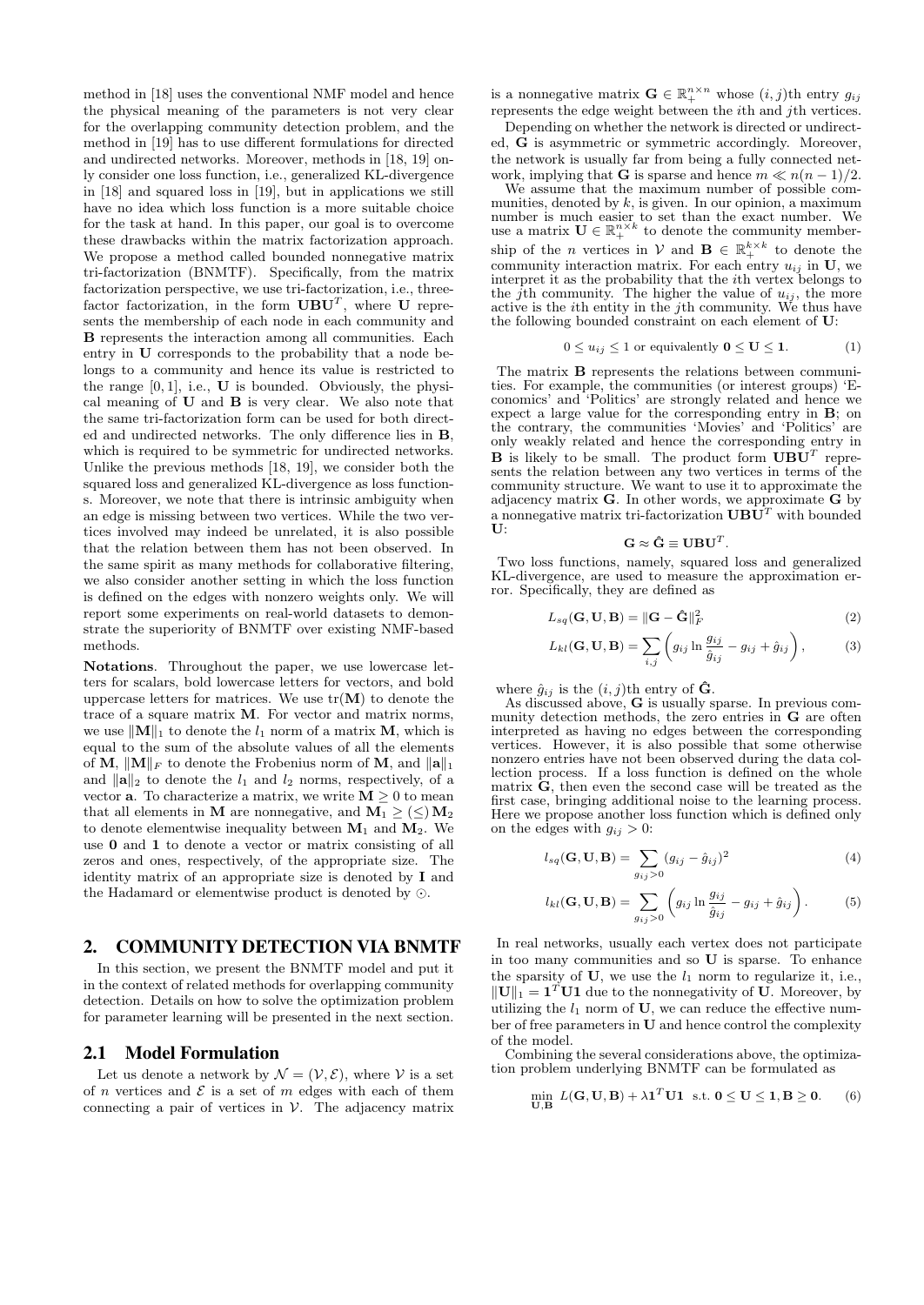In the objective function, the loss function  $L(G, U, B)$  can be any of the loss functions defined in Eqs. (2) to (5) and the regularization parameter  $\lambda > 0$  balances the tradeoff between the approximation error and the complexity of U.

#### 2.2 Related Methods

As discussed above, two NMF-based community detection methods have been developed. In this subsection, we give a more in-depth review of these two methods to put the BNMTF model in perspective.

Psorakis et al. [18] used the conventional NMF model which has two factors. Specifically, using the generalized KL-divergence as in Eq.  $(3)$ , the model approximates **G** using  $XY^T$  for directed networks and  $X\overline{X}^T$  for undirected networks. One disadvantage of this formulation is that the physical meaning of  $X$  and  $Y$  is not very clear, because  $X$ and Y cannot be interpreted directly as representing community membership since different entries are of different scales. From the perspective of BNMTF,  $X$  (or  $Y$ ) may take the form  $UV$  where V is related to B. Thus,  $X$  (or Y) captures both U and B, making its physical meaning unclear. For undirected networks, using a positive semidefinite (PSD) matrix  $\mathbf{X} \mathbf{X}^T$  to approximate the symmetric matrix  $\mathbf{G}$  is not very suitable in some sense. For example, the diagonal elements of  $\mathbf{X} \mathbf{X}^T$  are usually positive but those of  $\mathbf G$  are almost zero. Moreover, the eigenvalues of  $\mathbf{X} \mathbf{X}^T$  are all nonnegative but G can have negative eigenvalues. For directed networks, the number of parameters  $(2nk)$  is much larger than that of the undirected case  $(nk)$  and also that of BNMTF  $(nk+k^2)$ . As a result, its model complexity is also higher accordingly. Moreover, since  $XY^T = (XD)(YD^{-1})^T$  where D can be any diagonal matrix with positive diagonal elements, this factorization also faces the nonidentifiability problem and hence slows down the convergence of the algorithm.

In [19], the authors treated directed and undirected networks differently. For undirected networks, like in [18], the factorization form  $\mathbf{X} \mathbf{X}^T$  is used but with the squared loss as in Eq. (2). For directed networks, however, a different form  $\mathbf{X} \mathbf{A} \mathbf{X}^T$  is used. On the contrary, BNMTF has a unified formulation for both directed and undirected networks, with the only difference being that B is symmetric or asymmetric according to whether the network is undirected or directed. With a unified formulation, we can gain a better understanding of our model under different settings. Moreover, from the implementation point of view, having a unified formulation is also favorable due to the high degree of code reusability. For undirected networks, because the model in [19] is similar to that in [18], it has the same drawbacks as discussed above. For directed networks, even though their formulation appears to be similar to ours, there exist some crucial differences. For example, their method implicitly assumes that each row of X represents the probability distribution that the corresponding vertex belongs to each of the communities because a postprocessing step makes the probabilities sum to 1. They do not impose constraints on X directly because doing so would make the optimization problem even more difficult due to the nonexistence of an analytical solution. However, in order to model overlapping communities, we believe the probabilities of each vertex belonging to different communities should not be constrained as in [19]. For instance, a vertex may belong to the community 'Politics' with probability 0.9 and the community 'Economics' with probability 0.8, due to the strong relation between these

two communities. An entity can be very active in multiple communities, but this scenario cannot be modeled well if we impose the constraint that the row sum be equal to 1.

Besides, the network sparsity problem has not been addressed by both methods in [18, 19].

- In summary, compared with [18, 19], BNMTF has some appealing advantages:
	- 1) The use of a tri-factorization form in BNMTF gives clear physical meaning to each factor.
	- 2) A unified formulation is used for both directed and undirected networks.
	- 3) BNMTF addresses the network sparsity problem explicitly by using a loss function, as in Eq. (4) or (5), based only on the observed data.

We note that nonnegative matrix tri-factorization has been investigated by some other researchers. For example, Ding et al. [5] proposed an orthogonal nonnegative matrix trifactorization method for clustering problems by placing an orthogonal constraint on U. However, their method is not suitable for overlapping community detection because it assumes that each vertex can only belong to one community. To the best of our knowledge, there does not exist any nonnegative matrix tri-factorization method with bounded constraints imposed.

## 3. PARAMETER LEARNING

In this section, we discuss how to solve the optimization problem (6) efficiently.

In general, three types of optimization methods have been used for solving NMF-based methods, namely, auxiliary function methods [11], which are similar to the majorizationminimization approach [9] in statistics, projected gradient methods [12], and the newly emerging coordinate descent methods [3, 8]. Among these three approaches, auxiliary function and coordinate descent methods are very popular due to their efficiency and the existence of analytical solutions. In what follows, we will develop coordinate descent and auxiliary function methods for the BNMTF model.

#### 3.1 Squared Loss

We first discuss how to solve problem (6) when the loss function is the squared loss as in Eq.  $(2)$  or  $(4)$ . For convenience, let us unify Eqs.  $(2)$  and  $(4)$  to the following form:

$$
L(\mathbf{G}, \mathbf{U}, \mathbf{B}) = \sum_{(i,j) \in \mathcal{I}} (g_{ij} - \hat{g}_{ij})^2,
$$
 (7)

where  $\mathcal I$  is an index set of the available entries in  $G$ . More specifically, for the squared loss defined in Eq.  $(2)$ ,  $\mathcal{I}$  denotes the set of all indices in G for directed networks and the set of all indices in the upper-triangular portion of G for undirected networks. For the squared loss defined in Eq. (4),  ${\mathcal I}$  denotes the set of indices of all the nonzero entries of  ${\mathbf G}$ for directed networks and the set of indices of all nonzero entries in the upper-triangular portion of G for undirected networks.

Here we use the coordinate descent method to solve problem (6) with the unified squared loss function as in Eq.  $(7)^1$ .

<sup>&</sup>lt;sup>1</sup>We have also tried to devise an auxiliary function method. However, due to the existence of  $l_1$  regulariza-However, due to the existence of  $l_1$  regularization and the bounded constraint on U, we have not been able to find a good auxiliary function, as an upper bound of the objective function of problem (6), with an analytical solution.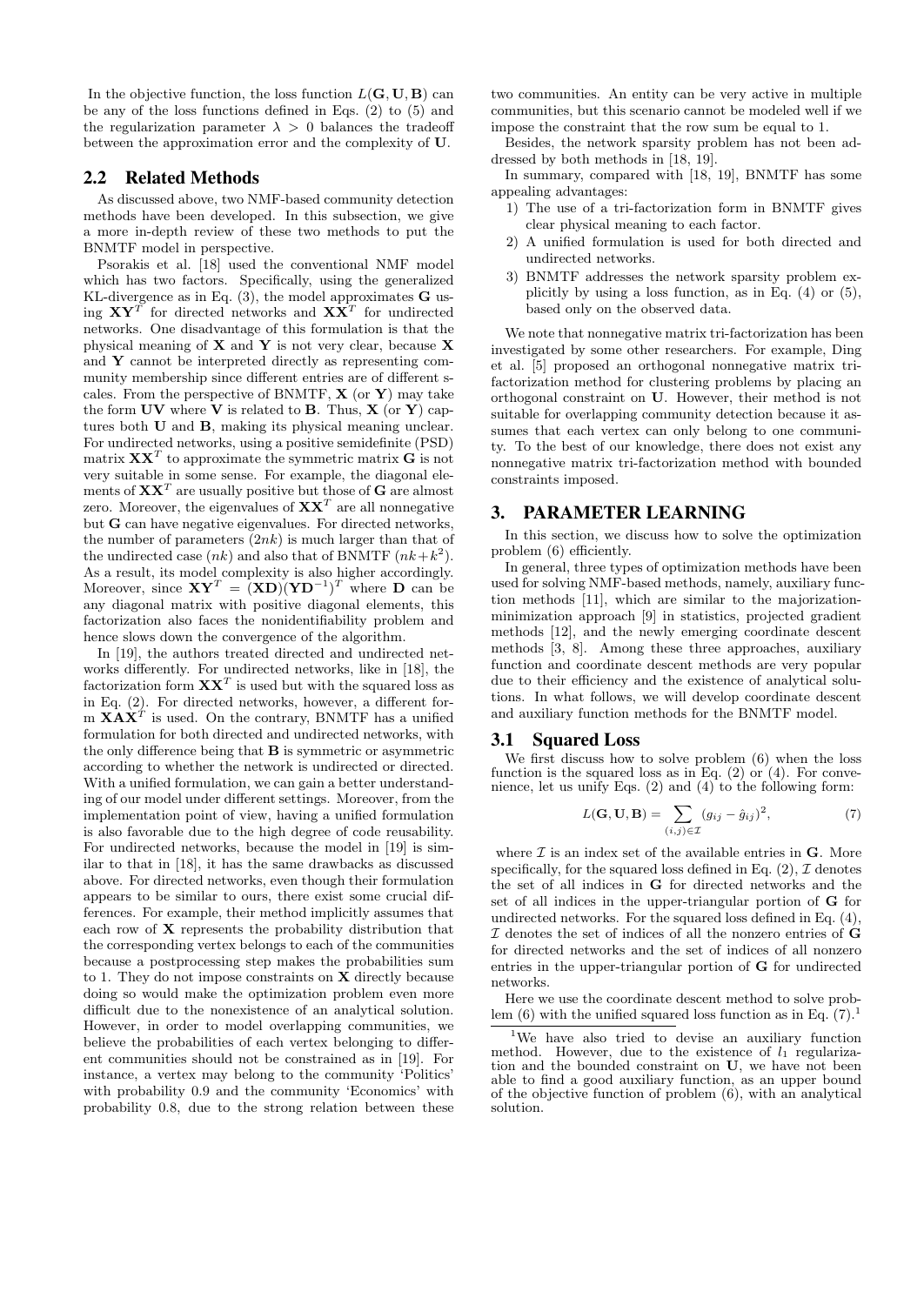For the matrix U, the coordinate descent method considers a one-variable update for problem (6) as

$$
\begin{aligned}\n\min_{t} \qquad & f_{pq}^{U}(t) = L(\mathbf{G}, \mathbf{U} + t\mathbf{O}_{nk}^{pq}, \mathbf{B}) + \lambda \mathbf{1}^{T}(\mathbf{U} + t\mathbf{O}_{nk}^{pq})\mathbf{1} \\
\text{s.t.} \qquad & 0 \le u_{pq} + t \le 1,\n\end{aligned} \tag{8}
$$

where  $\mathbf{O}^{pq}_{nk}$  denotes an  $n \times k$  matrix with all entries equal to 0 except the  $(p, q)$ th entry which is equal to 1, and  $u_{pg}$ denotes the  $(p, q)$ th entry of U. By introducing a weight matrix **W** whose  $(i, j)$ th entry equals 1 when  $(i, j) \in \mathcal{I}$  and 0 otherwise, we rewrite the unified squared loss as

$$
L(\mathbf{G},\mathbf{U},\mathbf{B}) = \|\mathbf{W} \odot (\mathbf{G} - \mathbf{U} \mathbf{B} \mathbf{U}^T)\|_F^2
$$

and then simplify  $f_{pg}^U(t)$  to

$$
f_{pq}^{U}(t)
$$
\n
$$
= \left\| \mathbf{W} \odot \left( \mathbf{G} - (\mathbf{U} + t\mathbf{O}_{nk}^{pq}) \mathbf{B} (\mathbf{U} + t\mathbf{O}_{nk}^{pq})^{T} \right) \right\|_{F}^{2} + \lambda t + \lambda \mathbf{1}^{T} \mathbf{U} \mathbf{1}
$$
\n
$$
= \left\| \mathbf{W} \odot (\mathbf{Z}_{0} + t\mathbf{Z}_{1} + t^{2} \mathbf{Z}_{2}) \right\|_{F}^{2} + \lambda t + \lambda \mathbf{1}^{T} \mathbf{U} \mathbf{1}
$$
\n
$$
= \text{tr} \left( (\mathbf{W} \odot (\mathbf{Z}_{0} + t\mathbf{Z}_{1} + t^{2} \mathbf{Z}_{2})) (\mathbf{W} \odot (\mathbf{Z}_{0} + t\mathbf{Z}_{1} + t^{2} \mathbf{Z}_{2}))^{T} \right)
$$
\n
$$
+ \lambda t + \lambda \mathbf{1}^{T} \mathbf{U} \mathbf{1}
$$
\n
$$
= at^{4} + bt^{3} + ct^{2} + dt + e,
$$
\n(9)

where  $\mathbf{Z}_0 = \mathbf{UBU}^T - \mathbf{G}, \ \mathbf{Z}_1 = \mathbf{O}_{nk}^{pq} \mathbf{BU}^T + \mathbf{UB} (\mathbf{O}_{nk}^{pq})^T,$  ${\bf Z}_2 \; = \; {\bf O}^{pq}_{nk} {\bf B} ({\bf O}^{pq}_{nk})^T , \; a \; = \; {\hbox{tr}}(({\bf W} \, \odot \, {\bf Z}_2)({\bf W} \, \odot \, {\bf Z}_2)^T), \; b \; =$  $2\mathrm{tr}((\mathbf{W} \odot \mathbf{Z}_1)(\mathbf{W} \odot \mathbf{Z}_2)^T), \, c = 2\mathrm{tr}((\mathbf{W} \odot \mathbf{Z}_0)(\mathbf{W} \odot \mathbf{Z}_2)^T) +$  $\mathrm{tr}((\mathbf{W} \odot \mathbf{Z}_1)(\mathbf{W} \odot \mathbf{Z}_1)^T), \, d = 2\mathrm{tr}((\mathbf{W} \odot \mathbf{Z}_0)(\mathbf{W} \odot \mathbf{Z}_1)^T) + \lambda,$ and  $e = \text{tr}((\mathbf{W} \odot \mathbf{Z}_0)(\mathbf{W} \odot \mathbf{Z}_0)^T) + \lambda \mathbf{1}^T \mathbf{U} \mathbf{1}$ . We can further simplify  $a, \, b, c$  and d by noting the following:

$$
\begin{array}{rcl} \operatorname{tr}\left((\mathbf{W} \odot \mathbf{Z}_i)^T(\mathbf{W} \odot \mathbf{Z}_j)\right) & = & \operatorname{tr}\left((\mathbf{W} \odot \mathbf{Z}_i \odot \mathbf{W})^T \mathbf{Z}_j\right) \\ \\ & = & \operatorname{tr}\left((\mathbf{W} \odot \mathbf{Z}_i)^T \mathbf{Z}_j\right), \end{array}
$$

where the first equation follows from a property of the Hadamard product that  $tr(A^T(C \odot D)) = tr((A \odot C)^T D)$ , and the second equation follows from another property of the Hadamard product that  $\mathbf{A} \odot \mathbf{C} \odot \mathbf{D} = \mathbf{A} \odot \mathbf{D} \odot \mathbf{C}$  and a property of **W** that **W**  $\odot$  **W** = **W** because **W**  $\in \{0, 1\}^{n \times n}$ is a binary matrix. If there is no constraint in problem (8), we can set the derivative of  $f_{pg}^U(t)$  with respect to t to 0 and get

$$
h(t) = 4at^3 + 3bt^2 + 2ct + d = 0,
$$
\n(10)

which amounts to solving a root finding problem. It is easy to show that  $a, b \geq 0$ . Since different values of a, b, c and d affect the result of the root finding problem, we discuss it separately for the following cases:

$$
1) \ a > 0
$$

- 2)  $a = 0, b > 0$
- 3)  $a = 0, b = 0, c \neq 0$
- 4)  $a = 0, b = 0, c = 0, d \neq 0.$

The solutions for these four cases are depicted in Tables 1 to 4 separately.

For the matrix **B**, we consider two situations depending on whether the network is directed. When it is directed,  $\ddot{\mathbf{B}}$ is a general nonnegative matrix and the objective function for each step of the coordinate descent method is formulated as

$$
\begin{aligned}\n\min_{t} \qquad & f_{pq}^{B}(t) = L(\mathbf{G}, \mathbf{U}, \mathbf{B} + t\mathbf{O}_{kk}^{pq}) + \lambda \mathbf{1}^{T} \mathbf{U} \mathbf{1} \\
\text{s.t.} \qquad & b_{pq} + t \ge 0,\n\end{aligned} \tag{11}
$$

Table 1: Algorithm for solving problem (8) when  $a > 0$ .

calculate 
$$
r = \frac{c}{2a} - \frac{3b^2}{16a^2}
$$
;  
\ncalculate  $s = \frac{b^3}{3^2a} - \frac{bc}{2^2a} + \frac{d}{4a}$ ;  
\ncalculate  $\Delta = \frac{r^3}{2^7} + \frac{s^2}{4}$ ;  
\nif  $\Delta > 0$   
\ncalculate  $t_1 = \sqrt[3]{\sqrt{\Delta} - \frac{s}{2}} - \sqrt[3]{\sqrt{\Delta} + \frac{s}{2}} - \frac{b}{4a}$ ;  
\n $t = \max(-u_{pq}, \min(1 - u_{pq}, t_1));$   
\n $t_2 = \sqrt[3]{\frac{s}{2}} - \frac{b}{4a}$ ;  
\n $t_2 = \sqrt[3]{\frac{s}{2}} - \frac{b}{4a}$ ;  
\n $t_2 = \frac{3}{\sqrt[3]{\frac{s}{2}}} - \frac{b}{4a}$ ;  
\n $t_2 = \max(-u_{pq}, \min(1 - u_{pq}, t_1));$   
\nelse  
\nif  $t_1 \in [-u_{pq}, 1 - u_{pq}]$  and  $t_2 \in [-u_{pq}, 1 - u_{pq}]$   
\n $t = \begin{cases} t_1 \text{ if } f_{pq}^U(t_1) <= f_{pq}^U(t_2) \\ t_2 \text{ otherwise} \end{cases}$ ;  
\n $t = t_1$ ;  
\n $t = t_1$ ;  
\n $t = t_2$ ;  
\nelse if  $t \in [-u_{pq}, 1 - u_{pq}]$   
\n $t = t_2$ ;  
\nelse  
\n $t = 1 - u_{pq}$ ;  
\n $t = -u_{pq}$ ;  
\n $t = 1 - u_{pq}$ ;  
\n $t = 1 - u_{pq}$ ;  
\n $t = 1 - u_{pq}$ ;  
\n $t = 1 - u_{pq}$ ;  
\n $t = 1 - u_{pq}$ ;  
\n $t = 1 - u_{pq}$ ;  
\n $t = 1 - u_{pq}$ ;  
\n $t = 1 - u_{pq}$ ;  
\n $t = \begin{cases} t_1 \text{ if } f_{pq}^U(t_1) <= f_{pq}^U(t_3) \\ t_3 \text{ otherwise} \end$ 

where  $b_{pq}$  is the  $(p, q)$ th entry of **B**. We simplify  $f_{pq}^B(t)$  as

$$
f_{pq}^{B}(t)
$$
\n
$$
= \left\| \mathbf{W} \odot (\mathbf{G} - \mathbf{U}(\mathbf{B} + t\mathbf{O}_{kk}^{pq})\mathbf{U}^{T}) \right\|_{F}^{2} + \lambda \mathbf{1}^{T} \mathbf{U} \mathbf{1}
$$
\n
$$
= \left\| \mathbf{W} \odot (t\mathbf{P}_{0} + \mathbf{P}_{1}) \right\|_{F}^{2} + \lambda \mathbf{1}^{T} \mathbf{U} \mathbf{1}
$$
\n
$$
= t^{2} \text{tr}((\mathbf{W} \odot \mathbf{P}_{0})^{T} \mathbf{P}_{0}) + 2t \text{tr}((\mathbf{W} \odot \mathbf{P}_{1})^{T} \mathbf{P}_{0}) + \text{tr}((\mathbf{W} \odot \mathbf{P}_{1})^{T} \mathbf{P}_{1})
$$
\n
$$
+ \lambda \mathbf{1}^{T} \mathbf{U} \mathbf{1},
$$

where  $\mathbf{P}_0 = \mathbf{U}\mathbf{O}_{kk}^{pq}\mathbf{U}^T$  and  $\mathbf{P}_1 = \mathbf{U}\mathbf{B}\mathbf{U}^T - \mathbf{G}$ . We note that  $f_{pq}^{B}(t)$  is a quadratic function of t. It is easy to show that the solution to problem (11) can be calculated as

$$
t = \max \left( -b_{pq}, -\frac{\text{tr}((\mathbf{W} \odot \mathbf{P}_1)^T \mathbf{P}_0)}{\text{tr}((\mathbf{W} \odot \mathbf{P}_0)^T \mathbf{P}_0)} \right)
$$
  
= 
$$
-\min \left( b_{pq}, \frac{\text{tr}((\mathbf{W} \odot \mathbf{P}_1)^T \mathbf{P}_0)}{\text{tr}((\mathbf{W} \odot \mathbf{P}_0)^T \mathbf{P}_0)} \right).
$$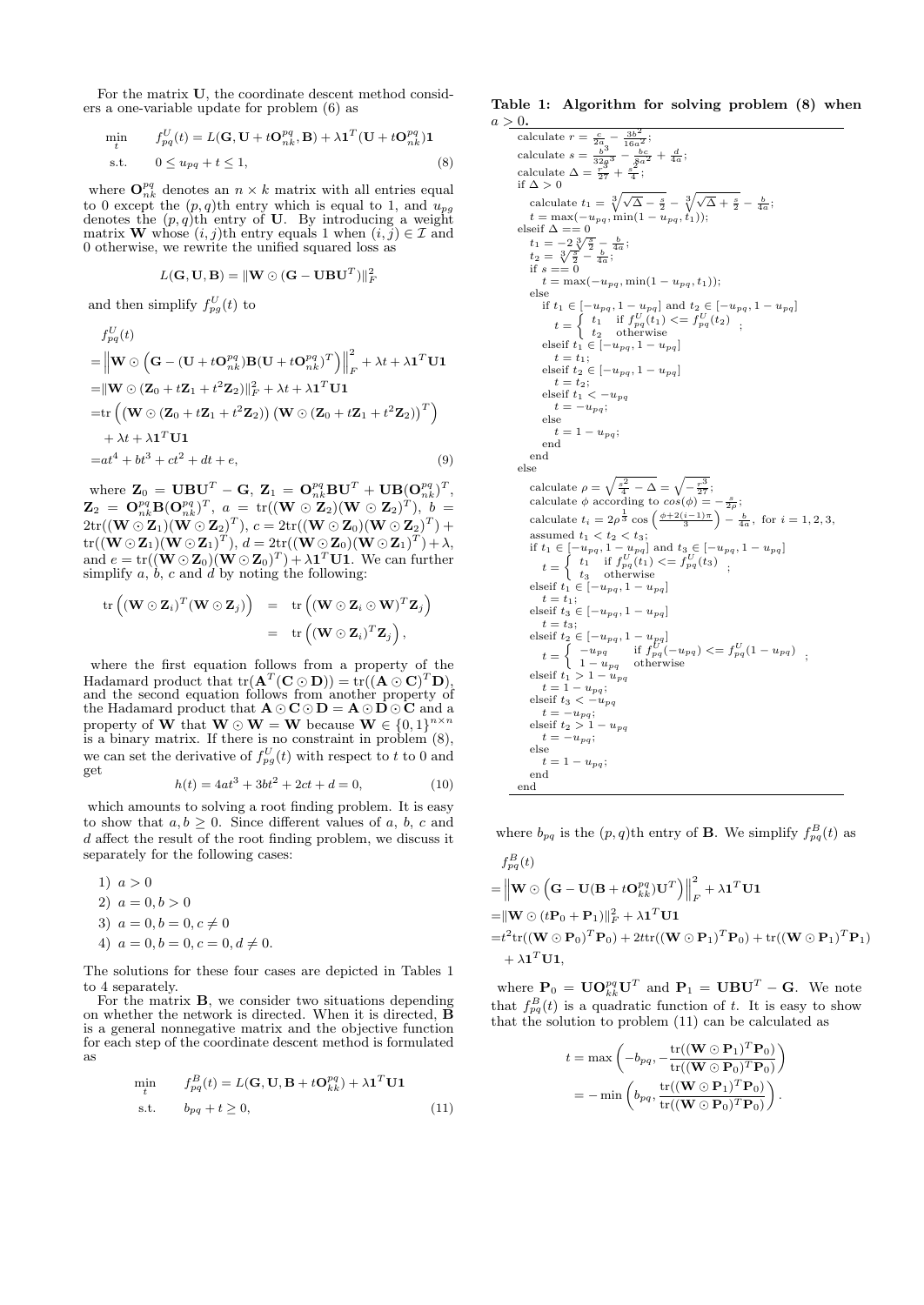Table 2: Algorithm for solving problem (8) when  $a = 0, b > 0.$ 

```
if c^2 < 3bdt = -u_{pq};<br>elseif c^2 > 3bdcalculate t_1 =-c+√
                                              c
                                                   2−3bd
                                             3b
                                                           ;
     calculate t_2 =-c-√
                                              c
                                                  -3bdif t_1 \in [-u_{pq}, 1 - u_{pq}];
         t = t_1;
     elseif t_2 \in [-u_{pq}, 1 - u_{pq}]t = \begin{cases} -u_{pq} & \text{if } f_{pq}^U(-u_{pq}) \leq f_{pq}^U(1-u_{pq}) \\ 1-u_{pq} & \text{otherwise} \end{cases};
     t = \left\{ \begin{array}{ll} -u_{pq} & \text{if } f_{pq}^U(-u_{pq}) \\ 1-u_{pq} & \text{otherwise} \end{array} \right. \nonumber \\ \text{elseif } t_1 < -u_{pq} \text{ or } t_2 > 1-u_{pq}t = -u_{pq};else
        t = 1 - u_{pq};end
else
     calculate t_1 = -\frac{c}{3b};
    if t_1 ∈ [-u_{pq}, 1 - u_{pq}]t = t_1;else
         t = -u_{pq};end
end
```
Table 3: Algorithm for solving problem (8) when  $a = 0, b = 0, c \neq 0$ .

calculate 
$$
t_1 = -\frac{d}{2c}
$$
;  
\nif  $c > 0$   
\n $t = \max(-u_{pq}, \min(1 - u_{pq}, t_1));$   
\nelse  
\n $t = \begin{cases}\n-u_{pq} & \text{if } |-u_{pq} - t_1| > = |1 - u_{pq} - t_1| \\
1 - u_{pq} & \text{otherwise}\n\end{cases}$ ;

Table 4: Algorithm for solving problem (8) when  $a=0, b=0, c=0, d\neq 0.$ 

When the network is undirected, **B** is symmetric and the objective function for a non-diagonal entry  $b_{pq}$  ( $p \neq q$ ) is given by

$$
\begin{aligned}\n\min_{t} \qquad & f_{pq}^{B}(t) = L(\mathbf{G}, \mathbf{U}, \mathbf{B} + t\mathbf{O}_{kk}^{pq} + t\mathbf{O}_{kk}^{qp}) + \lambda \mathbf{1}^{T} \mathbf{U} \mathbf{1} \\
\text{s.t.} \qquad & b_{pq} + t \ge 0,\n\end{aligned} \tag{12}
$$

where the objective function can be simplified to

$$
f_{pq}^{B}(t)
$$
\n
$$
= \left\| \mathbf{W} \odot (\mathbf{G} - \mathbf{U}(\mathbf{B} + t\mathbf{O}_{kk}^{pq} + t\mathbf{O}_{kk}^{qp})\mathbf{U}^{T}) \right\|_{F}^{2} + \lambda \mathbf{1}^{T} \mathbf{U} \mathbf{1}
$$
\n
$$
= \|\mathbf{W} \odot (t\mathbf{P}_{2} + \mathbf{P}_{1})\|_{F}^{2} + \lambda \mathbf{1}^{T} \mathbf{U} \mathbf{1}
$$
\n
$$
= t^{2} \text{tr}((\mathbf{W} \odot \mathbf{P}_{2})^{T} \mathbf{P}_{2}) + 2t \text{tr}((\mathbf{W} \odot \mathbf{P}_{1})^{T} \mathbf{P}_{2}) + \text{tr}((\mathbf{W} \odot \mathbf{P}_{1})^{T} \mathbf{P}_{1})
$$
\n
$$
+ \lambda \mathbf{1}^{T} \mathbf{U} \mathbf{1},
$$

with  $P_2$  defined as  $P_2 = U(O_{kk}^{pq} + O_{kk}^{qp})U^T$ . Then the optimal  $t$  can be calculated as

$$
t=-\min\left(b_{pq},\frac{\mathrm{tr}((\mathbf{W}\odot\mathbf{P}_1)^T\mathbf{P}_2)}{\mathrm{tr}((\mathbf{W}\odot\mathbf{P}_2)^T\mathbf{P}_2)}\right).
$$

For each diagonal entry  $b_{pp}$ , the update rule is identical to that for directed networks and we omit the derivation here.

#### *3.1.1 Some Implementation Issues*

For the update of U, we need to efficiently compute the coefficients in Eq. (9) or, equivalently, the matrices  $\mathbf{Z}_0$ ,  $\mathbf{Z}_1$ and  $\mathbb{Z}_2$ . According to the definition of  $\mathbb{Z}_2$ , it is a zero matrix with only one nonzero element indexed by  $(p, p)$  as  $b_{qq}$ .  $\mathbf{Z}_0$  measures the approximation residual and we can keep track of  $\mathbb{Z}_0$  and update it whenever each entry in  $\mathbf U$  and  $\mathbf B$ changes. Since  $\mathbf{Z}_1$  is related to UB and  $\mathbf{B}\mathbf{U}^T$ , similar to  $\mathbf{Z}_0$ , we also keep track of UB and  $\mathbf{B}\mathbf{U}^T$ . By taking advantage of the extreme sparsity of the matrices involved, we can compute the coefficients in Eq. (9) efficiently.

For the update of **B**, we need to compute  $P_0$ ,  $P_1$  and  $\mathbf{P}_2$ . Note that  $\mathbf{P}_1$  is equal to  $\mathbf{Z}_0$  which is kept as a global variable and needs no additional computation. For  $P_0$ , it is easy to show that  $P_0 = \mathbf{u}_p \mathbf{u}_q^T$  according to its definition, where  $\mathbf{u}_p$  is the pth column of  $\mathbf{U}$ , and hence we can compute  $P_0$  more efficiently. Similar to  $P_0$ ,  $P_2$  can be computed as  $\mathbf{P}_2 = \mathbf{u}_p \mathbf{u}_q^T + \mathbf{u}_q \mathbf{u}_p^T$  in an efficient way.

## 3.2 Generalized KL-Divergence

Similar to the squared loss, we first give a unified form of the generalized KL-divergence as follows

$$
L(\mathbf{G}, \mathbf{U}, \mathbf{B}) = \sum_{(i,j)\in\mathcal{I}} \left( g_{ij} \ln \frac{g_{ij}}{\hat{g}_{ij}} - g_{ij} + \hat{g}_{ij} \right). \tag{13}
$$

According to [3, 8], the coordinate descent method has no closed-form solution and so we resort to an auxiliary function method. We first give the definition of an auxiliary function.

DEFINITION 1.  $G(\mathbf{h}, \mathbf{h}_0)$  *is an auxiliary function for a function* F(h) *if the conditions*

$$
G(\mathbf{h}, \mathbf{h}_0) \ge F(\mathbf{h}); \quad G(\mathbf{h}, \mathbf{h}) = F(\mathbf{h})
$$

*are satisfied.*

For the minimization of  $F(\mathbf{h})$ , we can minimize  $G(\mathbf{h}, \mathbf{h}_0)$ instead based on the following lemma from [9, 11].

LEMMA 1. For an estimate  $h_0$  of  $F(h)$ , we can update it *to*  $\mathbf{h}_1$  *with*  $F(\mathbf{h}_1) \leq F(\mathbf{h}_0)$  *where*  $\mathbf{h}_1$  *satisfies* 

$$
\mathbf{h}_1 = \arg\min_{\mathbf{h}} G(\mathbf{h}, \mathbf{h}_0).
$$

With **B** fixed, the objective function for **U** is formulated as

$$
F(\mathbf{U}) = \sum_{(i,j) \in \mathcal{I}} ([\mathbf{UBU}^T]_{ij} - g_{ij} \ln[\mathbf{UBU}^T]_{ij}) + \lambda \mathbf{1}^T \mathbf{U} \mathbf{1},
$$

where  $[\mathbf{A}]_{ij}$  denotes the  $(i, j)$ th element of **A**. Then we define the auxiliary function for  $F(\mathbf{U})$  in the following theorem.

Theorem 1.

$$
G(\mathbf{U}, \hat{\mathbf{U}})
$$
  
= 
$$
\sum_{(i,j)\in\mathcal{I}} \left( \sum_{r=1}^{k} \sum_{s=1}^{k} b_{rs} \left( \frac{(\hat{u}_{js} + \epsilon)(u_{ir} + \epsilon)^{2}}{2(\hat{u}_{ir} + \epsilon)} + \frac{(\hat{u}_{ir} + \epsilon)(u_{js} + \epsilon)^{2}}{2(\hat{u}_{js} + \epsilon)} \right) - \sum_{r=1}^{k} \sum_{s=1}^{k} (\epsilon b_{rs} u_{js} + \epsilon b_{rs} u_{ir} + \epsilon^{2} b_{rs}) - g_{ij} \sum_{r,s} \alpha_{rs}^{ij} \ln \frac{u_{ir} b_{rs} u_{js}}{\alpha_{rs}^{ij}} + \lambda \mathbf{1}^{T} \mathbf{U} \mathbf{1},
$$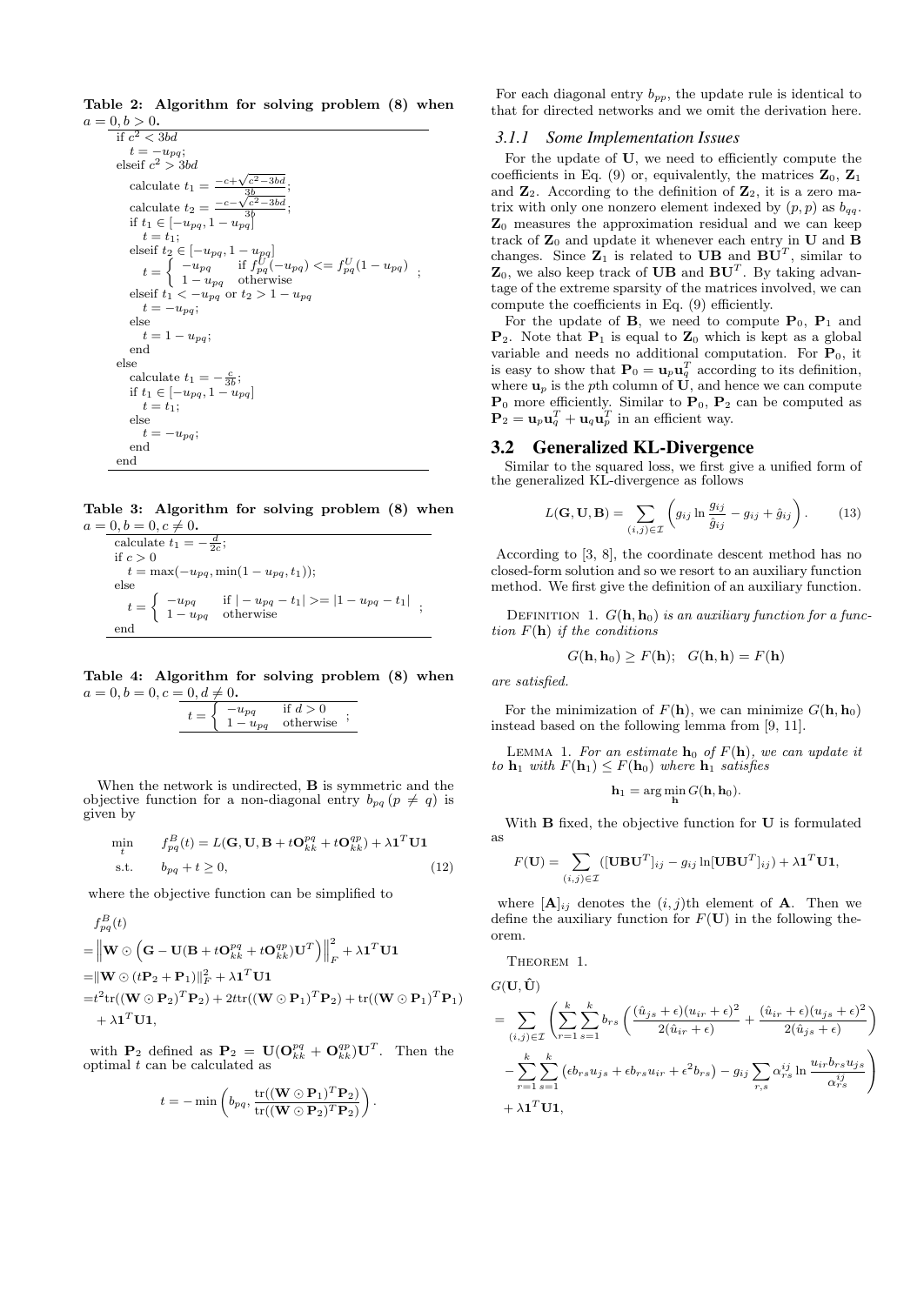*where*  $\epsilon$  *is a* positive constant,  $\hat{u}_{ij}$  *is the*  $(i, j)$ *th element of*  $\hat{\mathbf{U}}$ *, and*  $\alpha_{rs}^{ij} = \frac{\hat{u}_{ir}b_{rs}\hat{u}_{js}}{\sum_{r,s}\hat{u}_{ir}b_{rs}i}$  $\frac{u_{ir}v_{rs}u_{js}}{r,s}\frac{u_{ir}v_{rs}\hat{u}_{js}}{i}$  is the auxiliary function of  $F(U)$ .

In Theorem 1, we add  $\epsilon$  to each  $\hat{u}_{rs}$  to increase numerical stability because  $\hat{u}_{rs}$  may be equal or very close to 0. Then we need to minimize  $G(U, \tilde{U})$  with respect to U where  $\hat{U}$  is the current estimate of U. For each entry of U, the optimization problem is formulated by rewriting  $G(\mathbf{U}, \hat{\mathbf{U}})$  as

$$
\min_{u_{pq}} f(u_{pq}) = \frac{a}{2}u_{pq}^2 + bu_{pq} - c \ln u_{pq} \n\text{s.t.} \quad 0 \le u_{pq} \le 1,
$$
\n(14)

where

$$
\mathcal{I}_p^+ = \{j \mid (p, j) \in \mathcal{I}\}, \quad \mathcal{I}_p^- = \{i \mid (i, p) \in \mathcal{I}\}
$$
\n
$$
a = \sum_{j \in \mathcal{I}_p^+} \sum_{s=1}^k \frac{(\hat{u}_{js} + \epsilon) b_{qs}}{\hat{u}_{pq} + \epsilon} + \sum_{i \in \mathcal{I}_p^-} \sum_{r=1}^k \frac{b_{rq}(\hat{u}_{ir} + \epsilon)}{\hat{u}_{pq} + \epsilon}
$$
\n
$$
b = \epsilon(a - \sum_{i \in \mathcal{I}_p^-} \sum_{r=1}^k b_{rq} - \sum_{j \in \mathcal{I}_p^+} \sum_{s=1}^k b_{qs}) + \lambda
$$
\n
$$
c = \sum_{j \in \mathcal{I}_p^+} \sum_{s=1}^k g_{pj} \alpha_{qs}^{pj} + \sum_{i \in \mathcal{I}_p^-} \sum_{r=1}^k g_{ip} \alpha_{rq}^{ip}.
$$

If  $a = 0$  and  $b = 0$ ,  $f(u_{pq})$  degenerates to  $f(u_{pq}) =$  $-c \ln u_{pq}$ . It is easy to show that the optimal solution is  $u_{pq} = 1$  because  $c \geq 0$ .

If  $a = 0$  and  $b > 0$ , we set the derivative of  $f(u_{pq})$  with respect to  $u_{pq}$  to 0 and get the solution as  $u_{pq,1} = \frac{c}{b}$ . If  $c \leq b$ , we can get  $u_{pq,1} \in [0,1]$  and since the second-order derivative  $f''(u_{pq,1}) = \frac{c}{u_{pq,1}^2} \geq 0$ ,  $u_{pq,1}$  is the optimal solution. If  $c > b$ , we can get  $f'(u_{pq}) = b - \frac{c}{u_{pq}} < 0$  for  $u_{pq} \in [0,1]$ , implying that  $f(u_{pq})$  is nonincreasing and hence 1 is the optimal solution.

If  $a = 0$  and  $b < 0$ ,  $f'(u_{pq}) = b - \frac{c}{u_{pq}} < 0$  over [0, 1], which implies that  $f(u_{pq})$  is nonincreasing and hence  $u_{pq} = 1$  is the optimal solution.

When  $a > 0$ ,<sup>2</sup> the situation is more complicated. If there is no constraint in problem (14), we can set the derivative of  $f(u_{pq})$  with respect to  $u_{pq}$  to 0 and obtain the solutions for  $u_{pq}$  as

$$
u_{pq,1} = \frac{-b + \sqrt{b^2 + 4ac}}{2a}, \ u_{pq,2} = \frac{-b - \sqrt{b^2 + 4ac}}{2a}
$$

.

It is easy to show that  $u_{pq,1} \geq 0$  and  $u_{pq,2} \leq 0$  since  $a > 0$ and  $c \ge 0$ . When  $u_{pq,1} \in [0,1]$ , we have  $f''(u_{pq}) = a + \frac{c}{u_{pq}} >$ 0, implying that  $u_{pq,1}$  is the optimal solution of problem (14). When  $u_{pq,1} \notin [0,1]$  or equivalently  $u_{pq,1} > 1$  since  $u_{pq,1} \geq 0$ , the derivative of  $f(\cdot)$  denoted by  $\hat{f}(u_{pq})$  is negative over [0, 1] since  $f'(u_{pq}) = \frac{a}{u_{pq}}(u_{pq} - u_{pq,1})(u_{pq} - u_{pq,2})$ due to  $u_{pq,1} > 1$  and  $u_{pq,2} \leq 0$ . This implies that  $f(u_{pq})$  is nonincreasing over  $[0, 1]$  and hence  $u_{pq} = 1$  is the optimal solution to problem (14).

When  $\mathbf U$  is fixed, the objective function for  $\mathbf B$  is formulated as

$$
F(\mathbf{B}) = \sum_{(i,j)\in\mathcal{I}} ([\mathbf{UBU}^T]_{ij} - g_{ij} \ln[\mathbf{UBU}^T]_{ij}).
$$

For the auxiliary function of  $F(\mathbf{B})$ , we have the following result.

THEOREM 2.

$$
G(\mathbf{B}, \hat{\mathbf{B}}) = \sum_{(i,j) \in \mathcal{I}} \left( \sum_{r=1}^{k} \sum_{s=1}^{k} b_{rs} u_{ir} u_{js} - g_{ij} \sum_{r=1}^{k} \sum_{s=1}^{k} \beta_{rs}^{ij} \ln \frac{b_{rs} u_{ir} u_{js}}{\beta_{rs}^{ij}} \right)
$$

,

 $where \hat{b}_{rs}$  *is the*  $(r, s)$ *th element of*  $\hat{\mathbf{B}}$  *and*  $\beta_{rs}^{ij} = \frac{\hat{b}_{rs}u_{ir}u_{js}}{\sum_{r s} \hat{b}_{rs}u_{ir}v_{js}}$  $_{r,s}$   $_{brs}$   $_{i r}$   $_{i s}$ *is* the *auxiliary function of*  $F(B)$ *.* 

Then we need to minimize  $G(\mathbf{B}, \hat{\mathbf{B}})$ , where  $\hat{\mathbf{B}}$  is the current estimate of B, with the objective function for each entry  $b_{pq}$  of **B** formulated as

$$
\min_{b_{pq}} \qquad f(b_{pq}) = b_{pq} \sum_{(i,j) \in \mathcal{I}} u_{ip} u_{jq} - \left( \sum_{(i,j) \in \mathcal{I}} g_{ij} \beta_{pq}^{ij} \right) \ln b_{pq}
$$
\n
$$
\text{s.t.} \qquad b_{pq} \ge 0.
$$

When the network is directed, **B** is asymmetric and we set the derivative of  $f(b_{pq})$  with respect to  $b_{pq}$  to 0 to get the solution as

$$
b_{pq} = \frac{\sum_{(i,j) \in \mathcal{I}} g_{ij} \beta_{pq}^{ij}}{\sum_{(i,j) \in \mathcal{I}} u_{ip} u_{jq}},
$$

which is nonnegative and hence satisfies the constraint. When the network is undirected, B is symmetric. We set the derivative of  $f(b_{pq})$  with respect to  $b_{pq}$  and  $b_{qp}$  to 0 and get the solution as

$$
b_{pq} = \begin{cases} \frac{\sum_{(i,j) \in \mathcal{I}} g_{ij} \beta_{pq}^{ij}}{\sum_{(i,j) \in \mathcal{I}} u_{ip} u_{jq}} & \text{if } p = q\\ \frac{\sum_{(i,j) \in \mathcal{I}} g_{ij} (\beta_{pq}^{ij} + \beta_{qp}^{ij})}{\sum_{(i,j) \in \mathcal{I}} (u_{ip} u_{jq} + u_{iq} u_{jp})} & \text{otherwise.} \end{cases}
$$

#### *3.2.1 Some Implementation Issues*

Even though the derivation above appears complicated, it can actually be summarized as an elegant matrix formulation which can be implemented efficiently using some matrix-based software such as MATLAB.

For the update of U, we need to compute the coefficients in the objective function of problem  $(14)$ . We stack the coefficients for all  $\{u_{pq}\}\$  in three matrices, namely,  $\mathbf{M}_a$ ,  $\mathbf{M}_b$ and  $\mathbf{M}_c$ , which are all of size  $n \times k$ . Then we can compute them as

$$
\begin{aligned} \mathbf{M}_a &= \frac{\mathbf{W}(\mathbf{U}+\epsilon\mathbf{E}_{nk})\mathbf{B}^T+\mathbf{W}^T(\mathbf{U}+\epsilon\mathbf{E}_{nk})\mathbf{B}}{\mathbf{U}+\epsilon\mathbf{E}_{nk}}\\ \mathbf{M}_b &= \epsilon(\mathbf{M}_a-\mathbf{W}^T\mathbf{E}_{nk}\mathbf{B}-\mathbf{W}\mathbf{E}_{nk}\mathbf{B}^T)+\lambda\mathbf{E}_{nk}\\ \mathbf{M}_c &= \mathbf{U} \odot \left(\frac{\mathbf{G}}{\mathbf{U}\mathbf{B}\mathbf{U}^T}\mathbf{U}\mathbf{B}^T+\left(\frac{\mathbf{G}}{\mathbf{U}\mathbf{B}\mathbf{U}^T}\right)^T\mathbf{U}\mathbf{B}\right), \end{aligned}
$$

where  $\mathbf{E}_{nk}$  denotes an  $n \times k$  matrix of all ones, and  $\frac{M_1}{M_2}$  for matrices  $M_1$  and  $M_2$  denotes elementwise division. When we utilize all the elements in  $\mathbf{G}, \mathbf{W}$  becomes  $\mathbf{E}_{nn}$  and we can further simplify the formulation. After getting  $M_a$ ,  $M_b$ and  $M_c$ , we can easily obtain the estimate of U.

For the update of  $\tilde{B}$ , we unify the update rule for directed and undirected networks as

$$
\tilde{\mathbf{B}} = \frac{\mathbf{B} \odot \left( \mathbf{U}^T \frac{\mathbf{G}}{\mathbf{U} \mathbf{B} \mathbf{U}^T} \mathbf{U} \right)}{\mathbf{U}^T \mathbf{W} \mathbf{U}},
$$

where  $\tilde{\mathbf{B}}$  is the updated solution for  $\mathbf{B}$ .

 ${}^{2}$ By definition *a* cannot be negative.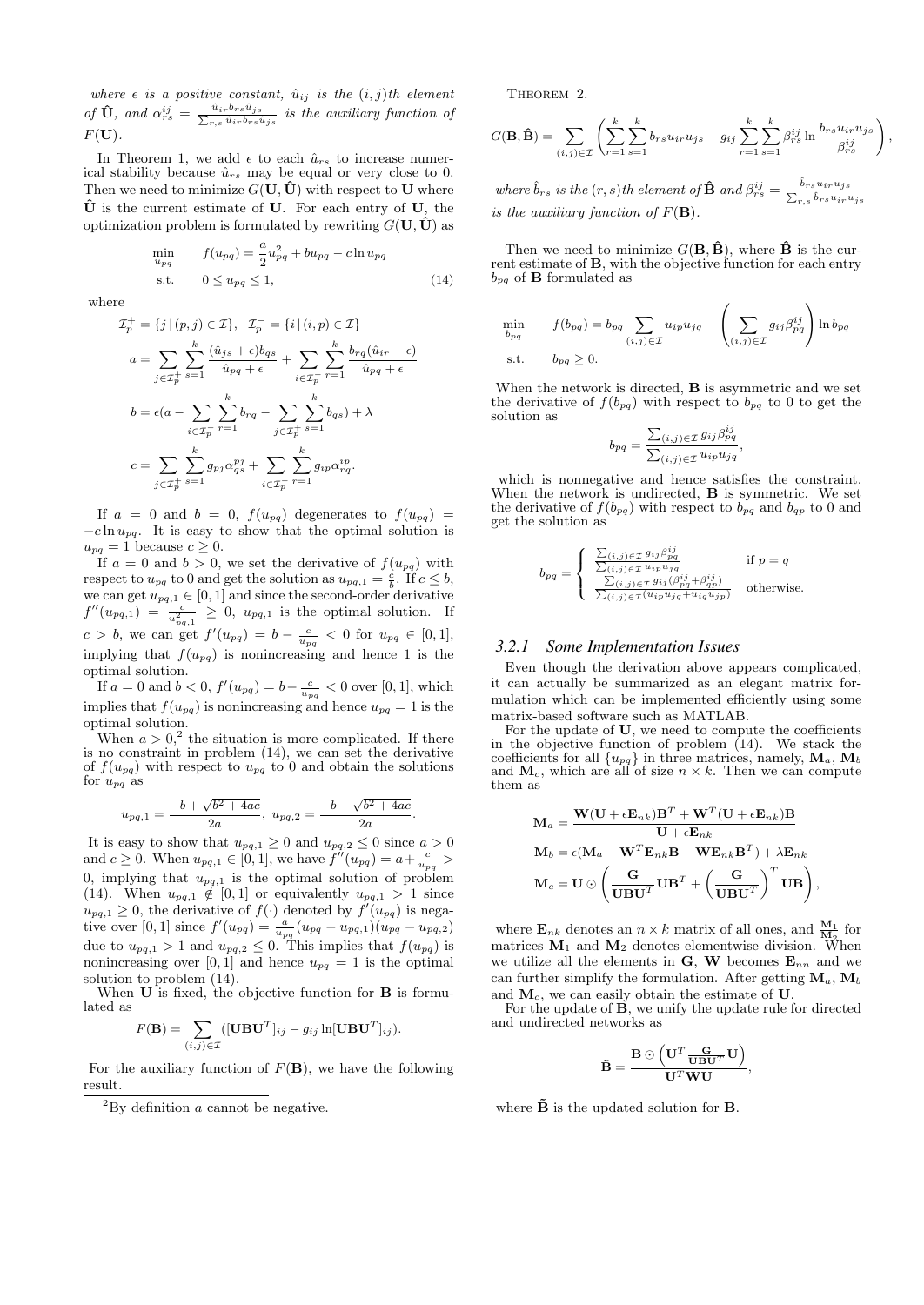# 4. EXPERIMENTS

In this section, we report the empirical performance of BNMTF by comparing it with the two related NMF-based methods mentioned before, denoted by  $NMF_{sq}$  [19], which uses the squared loss, and by  $NMF_{kl}$  [18], which uses the generalized KL-divergence. The two variants of BNMTF are denoted by  $B\text{NMTF}_{sq}$  and  $B\text{NMTF}_{kl}$  which use the squared loss and generalized KL-divergence, respectively. The implementation of our method can be downloaded from http://www.cse.ust.hk/~dyyeung/code/BNMTF.zip.

The first performance measure is modularity which was proposed by Newman and Girvan in [14]. The modularity measure Q is defined as

$$
Q(\mathbf{Y}) = \frac{1}{2m} \sum_{i,j,l} \left( g_{ij} - \frac{d(i)d(j)}{2m} \right) y_{il} y_{jl} = \frac{1}{2m} tr(\mathbf{Y}^T \mathbf{X} \mathbf{Y}),
$$

where  $d(i)$  denotes the degree of node i,  $y_{il}$  is the  $(i, l)$ th element of the membership matrix  $\mathbf{Y}$ , and  $\mathbf{X}$  is a matrix with the  $(i, j)$ th element  $x_{ij} = g_{ij} - \frac{d(i)d(j)}{2m}$ . The larger the modularity, the better the performance. Since modularity was originally designed for non-overlapping community detection, only one entry in each row of  $Y$  is 1 while all other entries are 0. So all the methods compared need a postprocessing step to obtain  $\mathbf Y$  as

$$
y_{ik} = \begin{cases} 1 & k = \arg\max_t u_{it} \\ 0 & \text{otherwise} \end{cases}
$$

where **U** is the membership matrix returned by any method compared and  $u_{it}$  is an element of U. The modularity measure may be viewed as a criterion to measure the confidence of the community structure returned by each method. Besides modularity, we also propose another measure which is the area under curve (AUC) score based on modularity. AUC score is to measure the accuracy of the finding of multiple communities by each method. We first scale the entries in each column of the membership matrix  $U$  to [0, 1] to make the membership value of the most active node in one community as 1.We then vary a threshold from 0 to 1 and set all those entries in U that exceed the threshold to 1 and 0 otherwise. Finally we compute the modularity  $Q(\mathbf{U})$  and also the AUC score. We use several benchmark datasets<sup>3</sup> (see Table 5) from real-world applications for the experiments.

Table 5: Characteristics of 12 datasets.

| Dataset                           | $n_{\rm c}$ | m     |
|-----------------------------------|-------------|-------|
| Book US politics                  | 105         | 441   |
| C. elegans metabolic              | 453         | 2025  |
| American college football         | 115         | 613   |
| Dolphins                          | 62          | 159   |
| Jazz musicians.                   | 198         | 2742  |
| Les Misérables                    | 77          | 254   |
| Word adjacencies                  | 112         | 425   |
| Neural network                    | 297         | 2345  |
| Email                             | 1133        | 5451  |
| Coauthorships in network science  | 1589        | 2742  |
| Power grid                        | 4941        | 6594  |
| High-energy theory collaborations | 8361        | 15751 |

 $^3$ http://www-personal.umich.edu/~mejn/netdata/

## 4.1 Comparison with NMF-based Methods

We first compare BNMTF with  $\text{NMF}_{sq}$  and  $\text{NMF}_{kl}$  based on the modularity and AUC score. The results are summarized in Tables 6 and 7. Using the generalized KL-divergence,  $B\text{NMTF}_{kl}$  is either comparable to or better than  $\text{NMF}_{kl}$ on every dataset with respect to both performance measures. The result is similar when the squared loss is used. We also compare the two variants of BNMTF. Out of 12 benchmark datasets,  $\text{BNMTF}_{kl}$  outperforms  $\text{BNMTF}_{sa}$  on eight in terms of modularity measure while for AUC score,  $B\text{NMTF}_{kl}$  outperforms  $B\text{NMTF}_{sa}$  on seven datasets. The result seems to suggest that both loss functions are comparable in performance.

## 4.2 Comparison of Two Strategies to deal with Sparsity

The methods  $\text{BNMTF}_{kl}$  and  $\text{BNMTF}_{sq}$  utilize the whole graph. Here we also consider another setting in which the loss function is defined only on the edges with nonzero weights, i.e., Eqs. (4) and (5). The corresponding methods are denoted by  $sB\text{NMTF}_{sq}$  and  $sB\text{NMTF}_{kl}$ . The results are also shown in Tables 6 and 7. We note that  $sBNMTF_{kl}$ and sBNMTF<sub>sq</sub> are generally better than BNMTF<sub>kl</sub> and  $B\text{NMTF}_{sq}$  in terms of the AUC score but worse in terms of modularity. This suggests that sBNMTF<sub>kl</sub> and sBNMTF<sub>sq</sub> seem to be better for identifying the community structure but worse for finding the most confident communities. Moreover, the performance of sBNMTF<sub>kl</sub> and sBNMTF<sub>sq</sub> is unsatisfactory in some cases, e.g., on the 'Word adjacencies' dataset. One possible reason for this is that the network is so sparse that there are only very few edges with nonzero weights.

## 4.3 Sensitivity Analysis

The free parameters in BNMTF include the rank parameter k, the regularization parameter  $\lambda$ , and  $\epsilon$  which is added to the denominator in  $B\text{NMTF}_{kl}$ . Here we conduct some experiments on the 'Dolphins' and 'American college football' datasets to study the sensitivity of these parameters.

We vary the rank parameter  $k$  from 3 to 100 and the results are shown in Figures 1(a) and 1(b). When  $k$  does not exceed 10, the performance change is small. The performance deteriorates very fast as k increases. This is not surprising because the total number of communities is generally very small.

For the regularization parameter  $\lambda$ , we vary it from 0.01 to 100. Figures  $2(a)$  and  $2(b)$  show the results. We find that the performance is very stable except with some slight degradation as  $\lambda$  approaches 100. Because the performance is not sensitive to  $\lambda$ , setting its value is quite easy.

Figures 3(a) and 3(b) show the results when  $\epsilon$  varies from 0 to 1. The performance increases significantly as it increases from 0 to 0.2, showing that a nonzero value can help to enhance the numerical stability of BNMTF. Beyond 0.2, the performance is generally insensitive to its value and hence its value is also easy to set.

#### 5. CONCLUSION

By using matrix tri-factorization, BNMTF explicitly models the community membership of each node and the interaction among communities, making it outperform other NMF-based methods in our empirical comparative study.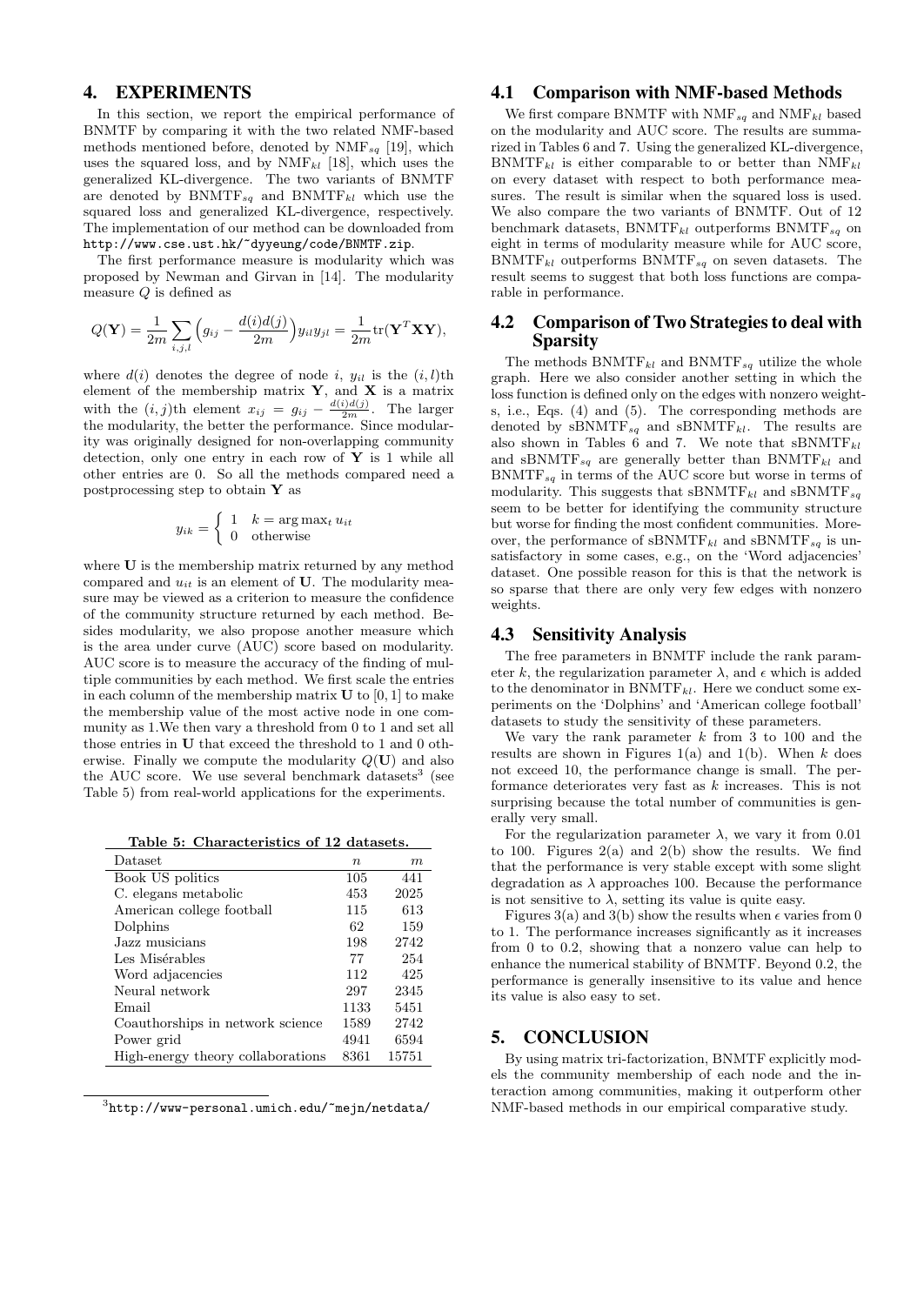Table 6: Comparison in terms of modularity.

| Dataset                           | $\text{NMF}_{kl}$ | $BNMTF_{kl}$ | $sBNMTF_{kl}$ | $NMF_{sa}$ | $BNMTF_{sa}$ | $sBNMTF_{sq}$ |
|-----------------------------------|-------------------|--------------|---------------|------------|--------------|---------------|
| Book US politics                  | 0.4051            | 0.4802       | 0.3893        | 0.4613     | 0.4924       | 0.4530        |
| C. elegans metabolic              | 0.1146            | 0.1399       | 0.1111        | 0.1445     | 0.1135       | 0.0925        |
| American college football         | 0.5566            | 0.5584       | 0.4789        | 0.5584     | 0.5733       | 0.4315        |
| Dolphins                          | 0.4125            | 0.4740       | 0.3544        | 0.5067     | 0.5067       | 0.4125        |
| Jazz musicians                    | 0.2024            | 0.2184       | 0.2070        | 0.1133     | 0.1118       | 0.1655        |
| Les Misérables                    | 0.1565            | 0.2146       | 0.1772        | 0.1247     | 0.1031       | 0.1763        |
| Word adjacencies                  | $-0.0948$         | 0.1459       | 0.0099        | 0.2539     | 0.2677       | $-0.0003$     |
| Neural network                    | 0.1544            | 0.1877       | 0.1365        | 0.0647     | 0.1021       | 0.0654        |
| Email                             | 0.4992            | 0.5108       | 0.4210        | 0.4854     | 0.4950       | $-0.0020$     |
| Coauthorships in network science  | 0.6936            | 0.7827       | 0.6835        | 0.6607     | 0.7413       | 0.5552        |
| Power grid                        | 0.1530            | 0.4646       | 0.1217        | 0.3417     | 0.3682       | 0.3012        |
| High-energy theory collaborations | 0.4803            | 0.6053       | 0.4444        | 0.5648     | 0.6004       | 0.5413        |

#### Table 7: Comparison in terms of AUC score.

| Dataset                           | $\text{NMF}_{kl}$ | $BNMTF_{kl}$ | $sBNMTF_{kl}$ | $\text{NMF}_{sq}$ | $BNMTF_{sa}$ | $sBNMTF_{sa}$ |
|-----------------------------------|-------------------|--------------|---------------|-------------------|--------------|---------------|
| Book US politics                  | 0.0981            | 0.1024       | 0.2352        | 0.1415            | 0.1527       | 0.2000        |
| C. elegans metabolic              | 0.0028            | 0.0044       | 0.0188        | 0.0036            | 0.0026       | 0.0268        |
| American college football         | 0.2135            | 0.2103       | 0.2178        | 0.2125            | 0.2158       | 0.0180        |
| Dolphins                          | 0.1118            | 0.1284       | 0.1984        | 0.1504            | 0.1501       | 0.1911        |
| Jazz musicians                    | 0.0416            | 0.0848       | 0.1179        | 0.0710            | 0.0620       | 0.2219        |
| Les Misérables                    | 0.0339            | 0.0809       | 0.0877        | 0.0679            | 0.0529       | 0.0896        |
| Word adjacencies                  | $-0.0262$         | 0.0208       | $-0.0025$     | 0.0513            | 0.0560       | $-0.0009$     |
| Neural network                    | 0.0261            | 0.0285       | 0.0344        | 0.0061            | 0.0127       | 0.0278        |
| Email                             | 0.0782            | 0.0790       | 0.1477        | 0.0829            | 0.0808       | 0.0706        |
| Coauthorships in network science  | 0.0394            | 0.0430       | 0.0431        | 0.0175            | 0.0162       | 0.0487        |
| Power grid                        | 0.0187            | 0.0385       | 0.0101        | 0.0159            | 0.0168       | 0.0149        |
| High-energy theory collaborations | 0.0231            | 0.0258       | 0.0160        | 0.0053            | 0.0181       | 0.0172        |



Figure 1: Sensitivity analysis with respect to rank parameter k on 'Dolphins' and 'American college football' datasets.

Currently, BNMTF requires the maximum number of communities to be set in advance. One possible extension in the future is to allow the actual number of communities to be determined automatically. For example, we may pursue a probabilistic reformulation of BNMTF so that methods such as automatic relevance determination [1] can be incorporated to learn the number of communities. Moreover, the current paper focuses on the static community detection problem. Another interesting direction is to extend BNMTF to dynamic community detection [15] by modeling dynamic network evolution over time.

## Acknowledgments

This research has been supported by General Research Fund 621310 from the Research Grants Council of Hong Kong.

#### 6. REFERENCES

- [1] C. M. Bishop. *Pattern Recognition and Machine Learning*. Springer, New York, 2006.
- [2] V. D. Blondel, J.-L. Guillaume, R. Lambiotte, and E. Lefebvre. Fast unfolding of communities in large networks. *Journal of Statistical Mechanics: Theory and Experiment*, 2008(10):P10008, 2008.
- [3] A. Cichocki and A.-H. Phan. Fast local algorithms for large scale nonnegative matrix and tensor factorizations. *IEICE Transaction on Fundamentals*, E92-A(3):708–721, 2009.
- [4] A. Clauset, M. E. J. Newman, and C. Moore. Finding community structure in very large networks. *Physical Review E*, 70(6):066111, 2004.
- [5] C. Ding, T. Li, W. Peng, and H. Park. Orthogonal